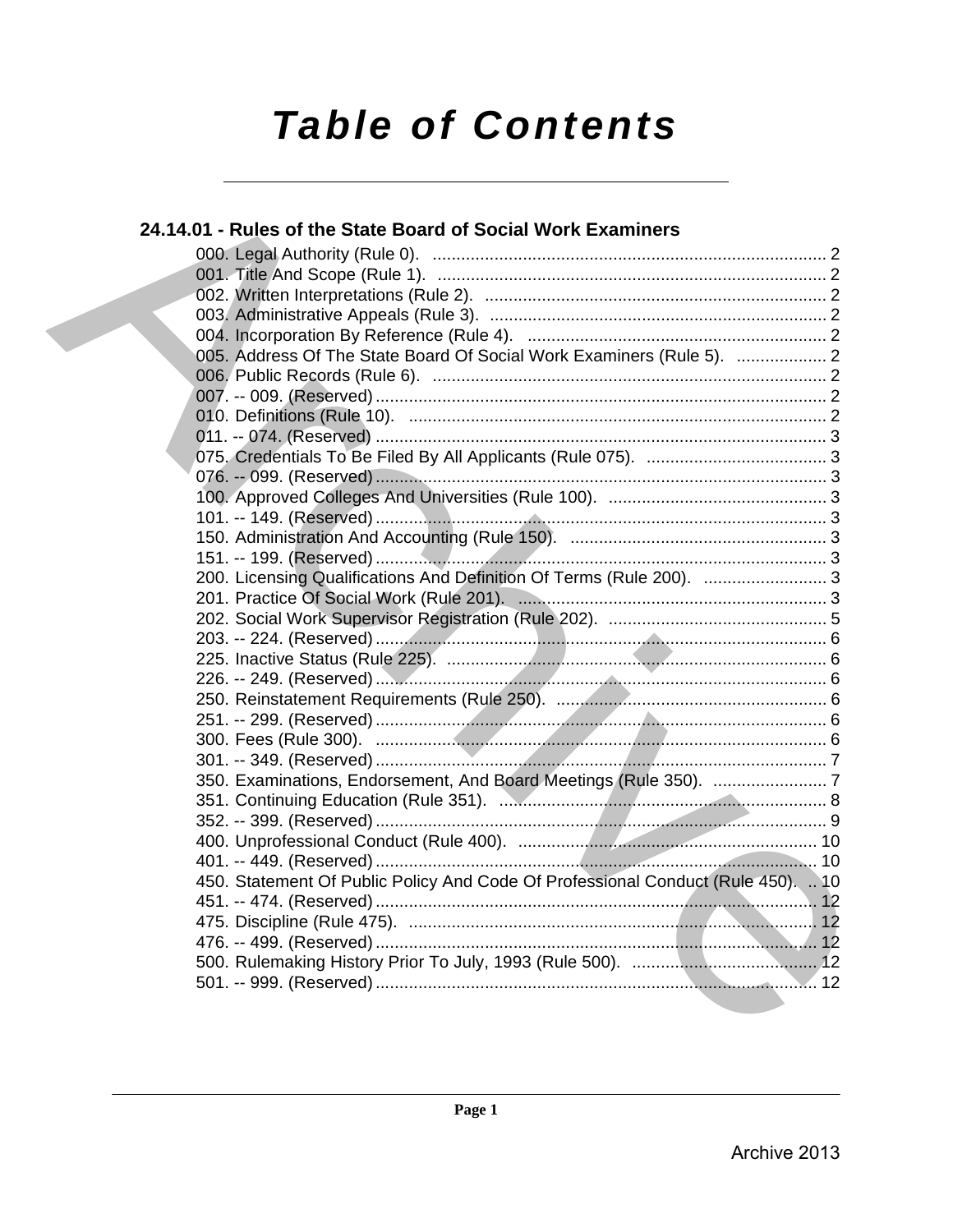#### **IDAPA 24 TITLE 14 CHAPTER 01**

# **24.14.01 - RULES OF THE STATE BOARD OF SOCIAL WORK EXAMINERS**

#### <span id="page-1-1"></span>**000. LEGAL AUTHORITY (RULE 0).**

These rules are hereby prescribed and established pursuant to the authority vested in the State Board of Social Work Examiners by the provisions of Section 54-3204, Idaho Code. (7-1-93)

#### <span id="page-1-2"></span>**001. TITLE AND SCOPE (RULE 1).**

These rules shall be cited as IDAPA 24.14.01, "Rules of the State Board of Social Work Examiners." (7-1-93)

#### <span id="page-1-3"></span>**002. WRITTEN INTERPRETATIONS (RULE 2).**

The board may have written statements which pertain to the interpretation of the rules of this chapter. Such interpretations, if any, are available for public inspection and copying at cost in the main office of the Bureau of Occupational Licenses. (7-1-93) Occupational Licenses.

# <span id="page-1-4"></span>**003. ADMINISTRATIVE APPEALS (RULE 3).**

Administrative Appeals shall be governed by the Administrative Procedure Act, Title 67, Chapter 52, Idaho Code. (3-13-02)

<span id="page-1-5"></span>**004. INCORPORATION BY REFERENCE (RULE 4).**

These rules do not incorporate by reference any document other than those sections of Idaho Code so referenced. (3-13-02)

# <span id="page-1-6"></span>**005. ADDRESS OF THE STATE BOARD OF SOCIAL WORK EXAMINERS (RULE 5).**

<span id="page-1-0"></span>The office of the State Board of Social Work Examiners is located within the Bureau of Occupational Licenses, 700 W. State Street, Boise, Idaho 83702. The Bureau is open between the hours of 8:00 a.m. and 5:00 p.m. each day except Saturdays, Sundays and holidays. The telephone number of the Board is (208) 334-3233. The Board's fax number is (208) 334-3945. The Board's e-mail address is swo@ibol.idaho.gov. The Board's official website is http://<br>www.ibol.idaho.gov. (4-11-06) www.ibol.idaho.gov. **24.14.01 • RULES OF THE STATE BOARD OF SOCIAL WORK EXAMINERS<br>
THE INSTEADANT INDUSTRY (EITHER)<br>
The state of the state of the state of the state of the state of the state of the state of the state of Social Work<br>
The met** 

# <span id="page-1-7"></span>**006. PUBLIC RECORDS (RULE 6).**

The records associated with the State Board of Social Work Examiners are subject to the provisions of the Idaho<br>Public Records Act. Title 9, Chapter 3, Idaho Code. (3-13-02) Public Records Act. Title 9, Chapter 3, Idaho Code.

# <span id="page-1-8"></span>**007. -- 009. (RESERVED)**

#### <span id="page-1-9"></span>**010. DEFINITIONS (RULE 10).**

<span id="page-1-13"></span><span id="page-1-12"></span><span id="page-1-11"></span><span id="page-1-10"></span>**01. Board**. The State Board of Social Work Examiners as prescribed in Section 54-3202, Idaho Code. (7-1-93)

**02. Bureau**. The Bureau means the Bureau of Occupational Licenses, as prescribed in Sections 54- 3204 and 67-2602, Idaho Code. (3-13-02)

**03. Psychotherapy**. Treatment methods using a specialized, formal interaction between a Clinical Social Worker and an individual, couple, family, or group in which a therapeutic relationship is established, maintained, or sustained to understand unconscious processes, intrapersonal, interpersonal, and psychosocial dynamics, and the diagnosis and treatment of mental, emotional, and behavioral disorders, conditions, and addictions.  $(3-20-04)$ 

<span id="page-1-14"></span>**04. Supportive Counseling**. Supportive counseling by a social worker means a method used by social workers to assist individuals, couples, families, and groups in learning how to solve problems and make decisions about personal, health, social, educational, vocational, financial, and other interpersonal concerns. This help in the maintenance of adaptive patterns is done in the interview through reassurance, advice giving, information providing, and pointing out client strengths and resources. Supportive counseling does not seek to reach unconscious material.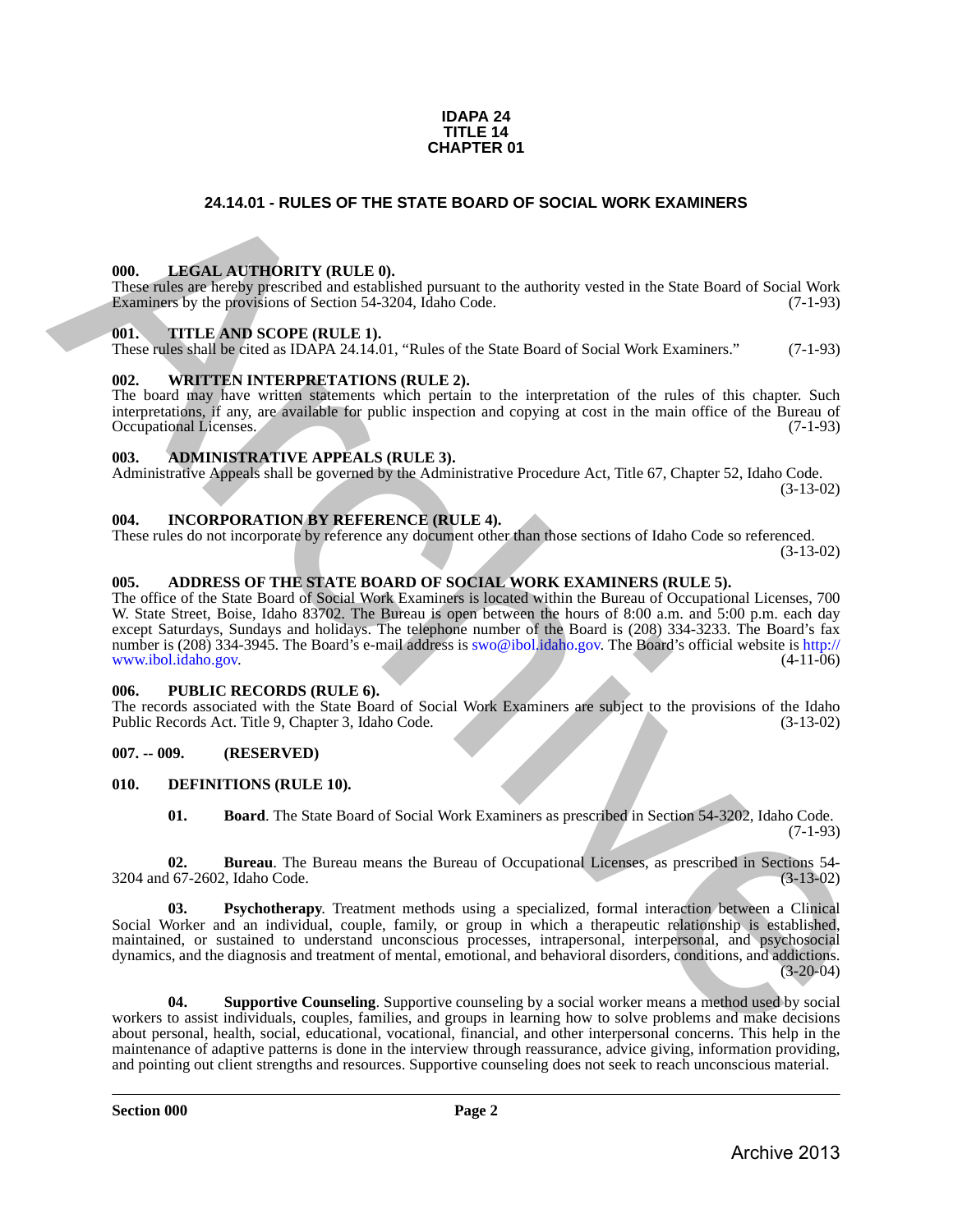(3-20-04)

# <span id="page-2-0"></span>**011. -- 074. (RESERVED)**

# <span id="page-2-13"></span><span id="page-2-1"></span>**075. CREDENTIALS TO BE FILED BY ALL APPLICANTS (RULE 075).**

<span id="page-2-15"></span>**01.** Completed Application. An application shall be completed by all applicants for licensure upon a scribed by the State Board of Social Work Examiners. (3-30-07) form prescribed by the State Board of Social Work Examiners.

<span id="page-2-16"></span>**Official Documents**. All applicants shall arrange for official documents including transcripts to be transmitted by the registrars of the educational institutions or official custodian of documents, directly to the board.

(3-30-07)

<span id="page-2-14"></span>**03.** Applications on File. Applications on file with the Board for a period in excess of two (2) years from the date of receipt by the Bureau shall be terminated unless good cause is demonstrated to the Board. (3-30-07)

# <span id="page-2-2"></span>**076. -- 099. (RESERVED)**

# <span id="page-2-12"></span><span id="page-2-3"></span>**100. APPROVED COLLEGES AND UNIVERSITIES (RULE 100).**

Any college, university, or school of social work that is accredited or is a candidate for accreditation by the Northwest Commission on Colleges and Universities or any similar accrediting body, and that offers a social work program that is accredited by the Council on Social Work Education (CSWE) or that is otherwise approved by the Board. The social work program must be a recognizable, coherent organizational entity within the institution. (3-29-12) social work program must be a recognizable, coherent organizational entity within the institution.

# <span id="page-2-4"></span>**101. -- 149. (RESERVED)**

# <span id="page-2-9"></span><span id="page-2-5"></span>**150. ADMINISTRATION AND ACCOUNTING (RULE 150).**

<span id="page-2-10"></span>The disposition of receipts and expenses for administering the terms and provisions of this Act shall be duly appropriated in the following manner: appropriated in the following manner:

**01. Board Shall Contract with the Bureau of Occupational Licenses**. The board shall contract with the Bureau of Occupational Licenses for administrative, investigative, legal, fiscal and clerical responsibilities, for appropriation and accountability of all fees obtained under the terms and provisions of this Act, for issuing licenses to qualified applicants upon approval by the board and for any other duties so prescribed by the contract. (5-3-03) 011. – 074. (RESERVED) (3.2014)<br>
075. CREDENTALS TO BE FILED BY ALL APPLICANTS (RULE 075).<br>
075. CREDENTALS TO BE FILED BY ALL APPLICANTS (RULE 075).<br>
1975. CREDENTALS TO BE FILED BY ALL APPLICANTS (RULE 075).<br>
1976. CRED

<span id="page-2-11"></span>**02. Reimbursement of Board Members**. Board members shall be entitled to reimbursement for actual expenses incurred as long as such expenses are deemed necessary and prudent and are approved by the Board.

(5-3-03)

# <span id="page-2-6"></span>**151. -- 199. (RESERVED)**

# <span id="page-2-17"></span><span id="page-2-7"></span>**200. LICENSING QUALIFICATIONS AND DEFINITION OF TERMS (RULE 200).**

All applicants for licensing under the Social Work Licensing Act must meet the minimum qualifications as set forth by this act. (7-1-93) by this act.  $(7-1-93)$ 

<span id="page-2-20"></span>**01. Good Moral Character**. "Good moral character" is defined by the board as that behavior exhibited on the part of an applicant which is in conformity with the Social Work Code of Professional Conduct and within the  $\text{limits of state law.}$  (5-3-03)

<span id="page-2-18"></span>**Application for Licensure**. Application for licensure must be made to the Board of Social Work ms provided by the Bureau of Occupational Licenses. (7-1-93) Examiners on forms provided by the Bureau of Occupational Licenses.

<span id="page-2-19"></span>**03. Educational Requirements**. Educational requirements must be verified by submission of official ts from the educational institution directly to the Bureau of Occupational Licenses. (5-3-03) transcripts from the educational institution directly to the Bureau of Occupational Licenses.

# <span id="page-2-21"></span><span id="page-2-8"></span>**201. PRACTICE OF SOCIAL WORK (RULE 201).**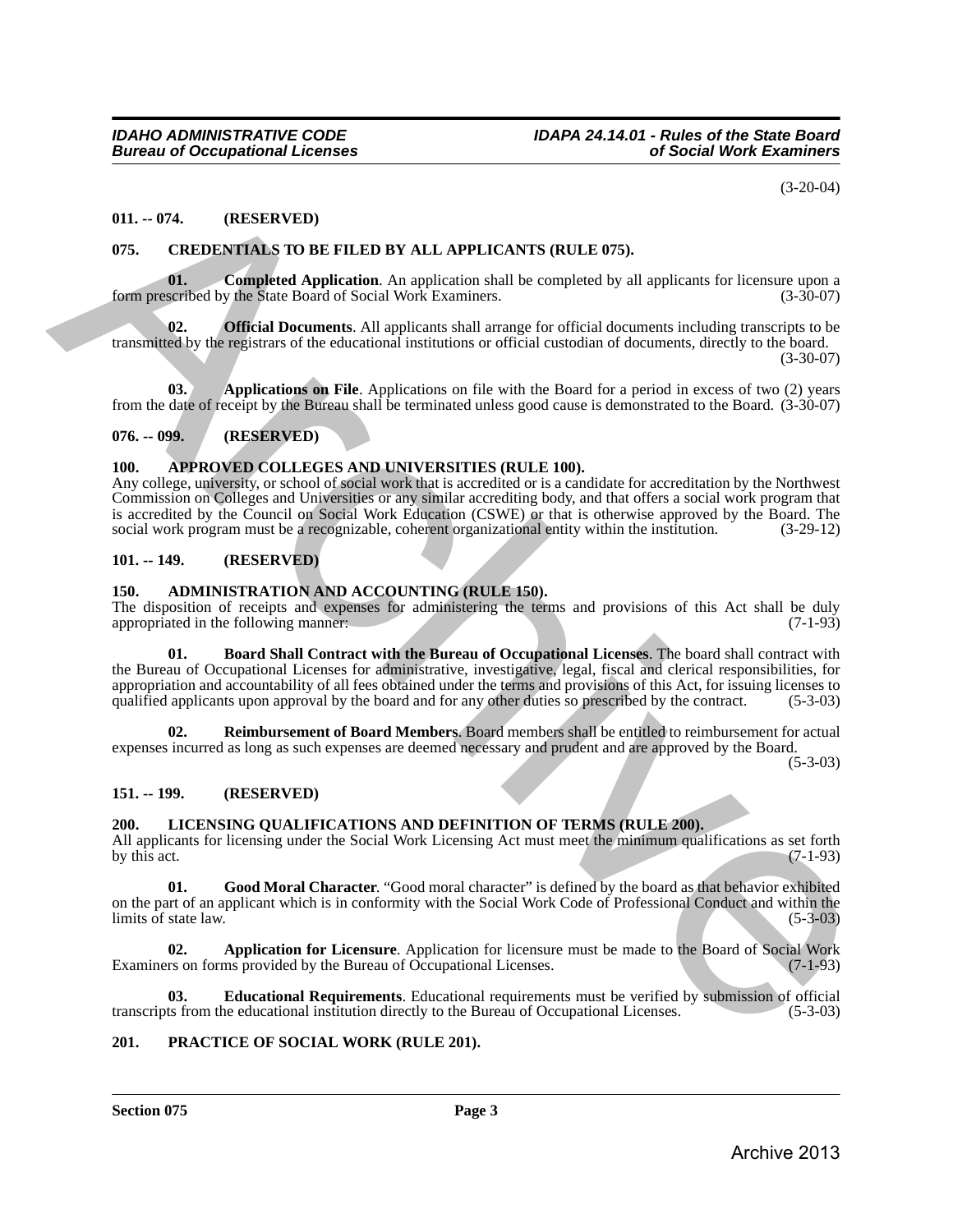# *Bureau of Occupational Licenses of Social Work Examiners*

# *IDAHO ADMINISTRATIVE CODE IDAPA 24.14.01 - Rules of the State Board*

<span id="page-3-0"></span>**01. Baccalaureate Social Work**. The application of social work theory, knowledge, methods, and ethics to restore or enhance social or psychosocial functioning of individuals, couples, families, groups, organizations, and communities. Baccalaureate social work is a generalist practice that includes assessment, planning, intervention, evaluation, case management, information and referral, supportive counseling, supervision, and consultation with clients. Baccalaureate social work also includes advocacy, education, community organization, and the development, implementation and administration of policies, programs, and activities. Bachelor level social<br>workers are prohibited from performing psychotherapy. (3-20-04) workers are prohibited from performing psychotherapy.

<span id="page-3-3"></span>**Master's Social Work**. The application of social work theory, knowledge, methods and ethics, and the professional use of self to restore or enhance social, psychosocial or biopsychosocial functioning of individuals, couples, families, groups, organizations, and communities. Master's social work requires the application of specialized knowledge and advanced practice skills in the areas of assessment, treatment planning, implementation and evaluation, case management, information and referral, supportive counseling, supervision and consultation with clients, advocacy, teaching, research, community organization, and the development, implementation, and administration of policies, programs, and activities. Master level social workers who do not hold clinical licensure may provide psychotherapy only under the supervision of a licensed clinical social worker, psychologist, or psychiatrist and in accordance with an approved supervision plan. (3-20-04) psychiatrist and in accordance with an approved supervision plan.

<span id="page-3-1"></span>**03. Clinical Social Work**. The practice of clinical social work is a specialty within the practice of master's social work and requires the application of specialized clinical knowledge and advanced clinical skills in the areas of assessment, diagnosis, and treatment of mental, emotional, and behavioral disorders, conditions and addictions. Clinical social work is based on knowledge and theory of psychosocial development, behavior, psychopathology, motivation, interpersonal relationships, environmental stress, social systems, and cultural diversity, with particular attention to person-in-environment. It shares with all social work practice the goal of enhancement and maintenance of psychosocial functioning of individuals, families, and small groups. Clinical social work includes, but is not limited to, individual, couples, family and group psychotherapy, and includes independent and private practice.

<span id="page-3-4"></span>**04. Private Practice of Social Work**. As defined in Section 54-3207, Idaho Code, is that independent practice in which an individual sets up and maintains responsibility for the contractual conditions of payment with clients, agencies, or institutions. (5-3-03) clients, agencies, or institutions.

<span id="page-3-2"></span>**Employment of a Social Worker**. A social worker employed directly by a physician, psychologist or other social worker, or by a public or private agency, institution, hospital, nursing home, rehabilitation center, or any similar facility, is not to be considered within the definition of an independent practitioner. Furthermore, a social worker who contracts with an agency or institution that assumes full responsibility for and supervises the services provided to clients is not considered to be a private practitioner. (5-3-03)

**06. Supervision**. Supervised experience shall be required for both independent practice status and clinical licensure. Consultative-teaching supervision is directed toward enhancement and improvement of the individual's social work values, knowledge, methods, and techniques. A total of three thousand (3,000) hours of supervised social work experience accumulated in not less than two (2) years is required. Actual supervisor contact shall be face-to-face and provided by a qualified and experienced professional working in the same area of practice and must occur on a regular and on-going basis and consist of a minimum of one hundred hours (100) hours. Ratio of supervisor/supervisee shall not exceed two (2) social workers to one (1) supervisor per hour of supervision. Group supervision totaling no more than fifty (50) hours will be allowed for groups of no more than six (6) persons and the allowable credit shall be prorated at the two to one (2 to 1) ratio (total session minutes divided by total supervisees multiplied by two (2) equals maximum allowable credit per supervisee for the session. i.e. an individual attending a one (1) hour group supervisory session consisting of six (6) supervisees shall be allowed twenty (20) minutes of group supervision credit). Supervisors must hold a degree in social work and a current license in good standing, except as noted in Subsection 201.06.c. except as noted in Subsection 201.06.c. The three linearity Social Work. The application of weather dependent in the specific method, and the specific method, and the specific method, and the specific method, and the specific method, and the specific method, an

**a.** Supervision of baccalaureate social workers pursuing licensure as independent practitioners must be provided by a licensed social worker approved to provide independent practice at the baccalaureate, masters, or clinical level. (3-20-04) clinical level. (3-20-04)

**b.** Supervision of masters social workers pursuing licensure as independent practitioners must be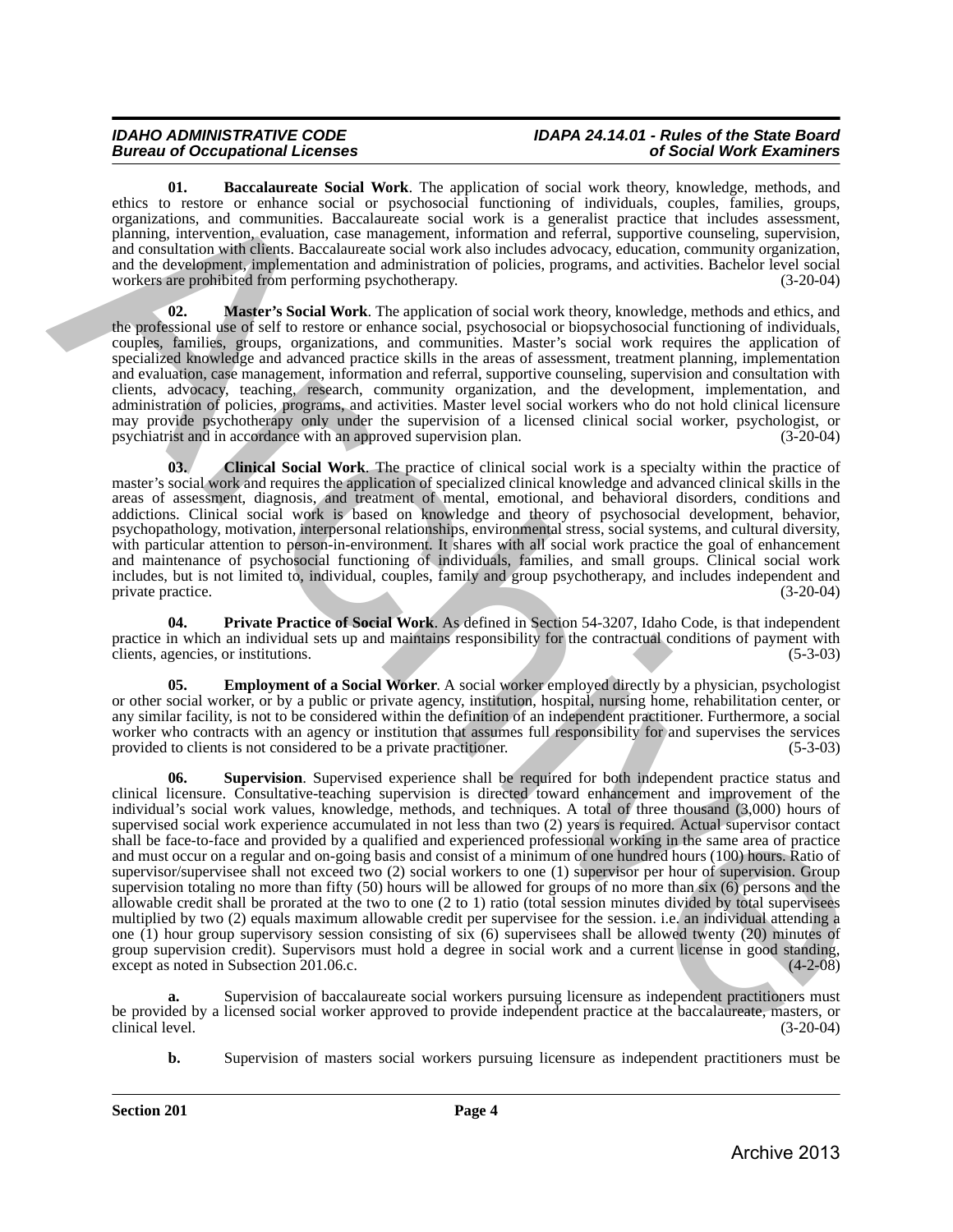provided by a licensed social worker approved to provide independent practice at the masters or clinical level. (5-3-03)

**c.** Supervision of master level social workers pursuing licensure as clinical level practitioners must be provided by either a licensed clinical social worker who is registered as a supervisor, a licensed clinical psychologist, a person licensed to practice medicine and surgery who practices in the area of psychiatry, a licensed clinical professional counselor registered as a supervisor by the Idaho Licensing Board of Professional Counselors and Marriage and Family Therapists or a licensed marriage and family therapist registered as a supervisor by the Idaho Licensing Board of Professional Counselors and Marriage and Family Therapists and must focus on clinical social work as defined. No less than fifty percent (50%) of supervised experience must be provided by a licensed clinical social worker registered as a supervisor. A master level social worker pursuing licensure at the clinical level must<br>document three thousand (3000) hours of supervised practice as follows: (4-7-11) document three thousand (3000) hours of supervised practice as follows: provided by a licensed vacial worker supproved to provide independent practice at the masser or clinical beginning<br>a provided by since a fixed in the state of masser lived website pursuit in the state of this distribution

One thousand seven hundred fifty  $(1,750)$  hours of direct client contact involving treatment in clinical social work as defined; and (4-7-11)

ii. One thousand two hundred fifty (1,250) hours involving assessment, diagnosis, and other clinical (4-7-11) social work as defined.

**d.** Supervision reports shall be submitted from each supervisor directly to the Board within thirty (30) days following each six (6) month period. Failure of the supervisor to submit the required reports in a timely manner<br>may result in the supervisor being restricted by the Board from providing further supervision. (3-20-04) may result in the supervisor being restricted by the Board from providing further supervision.

**07. Supervised Practice Required**. To be eligible for licensure as an independent practitioner a candidate must: (5-3-03)

**a.** Meet the requirements set forth in Subsection 201.06; (4-2-08)

**b.** Develop a plan for supervision that must be approved by the Board prior to commencement of supervision. Prior to a change in supervisors, the supervisee must notify the Board and the change must be approved<br>by the Board prior to the commencement of supervision by the new supervisor; and (5-3-03) by the Board prior to the commencement of supervision by the new supervisor; and

| U. | Not have more than two (2) supervisors at any given time. |  |  | $(5-3-03)$ |
|----|-----------------------------------------------------------|--|--|------------|
|----|-----------------------------------------------------------|--|--|------------|

**08. Out-of-State Supervised Experience**. The Board may consider supervised experience obtained outside the state of Idaho submitted for Idaho license purposes. Supervised experience must be provided by a licensed clinical social worker, licensed marriage and family therapist, licensed clinical psychologist, or a person licensed to practice medicine and surgery who practices in the area of psychiatry. No less than fifty percent (50%) of supervised experience must be provided by a licensed clinical social worker. The applicant must meet the other requirements of supervised practice as set forth in these rules. (4-2-08) supervised practice as set forth in these rules.

# <span id="page-4-1"></span><span id="page-4-0"></span>**202. SOCIAL WORK SUPERVISOR REGISTRATION (RULE 202).**

Effective January 1, 2007, Idaho licensed social workers shall be registered with the Board in order to provide postgraduate supervision for those individuals pursuing licensure in Idaho as a clinical social worker. (4-11postgraduate supervision for those individuals pursuing licensure in Idaho as a clinical social worker.

<span id="page-4-3"></span>

| <b>Requirements for Registration.</b> |  | $(3-14-05)$ |
|---------------------------------------|--|-------------|
|                                       |  |             |

**a.** Document at least two (2) years experience as a licensed clinical social worker. (4-11-06)

**b.** Have not been the subject of any disciplinary action for five (5) years prior to application for registration.  $(3-14-05)$ registration. (3-14-05)

**c.** Document fifteen (15) contact hours of education in clinical supervisor training as approved by the (4-2-08)  $Board.$  (4-2-08)

<span id="page-4-2"></span>**02. Registration**. A supervisor applicant shall submit to the Bureau a completed application form as the board. (3-14-05) approved by the board.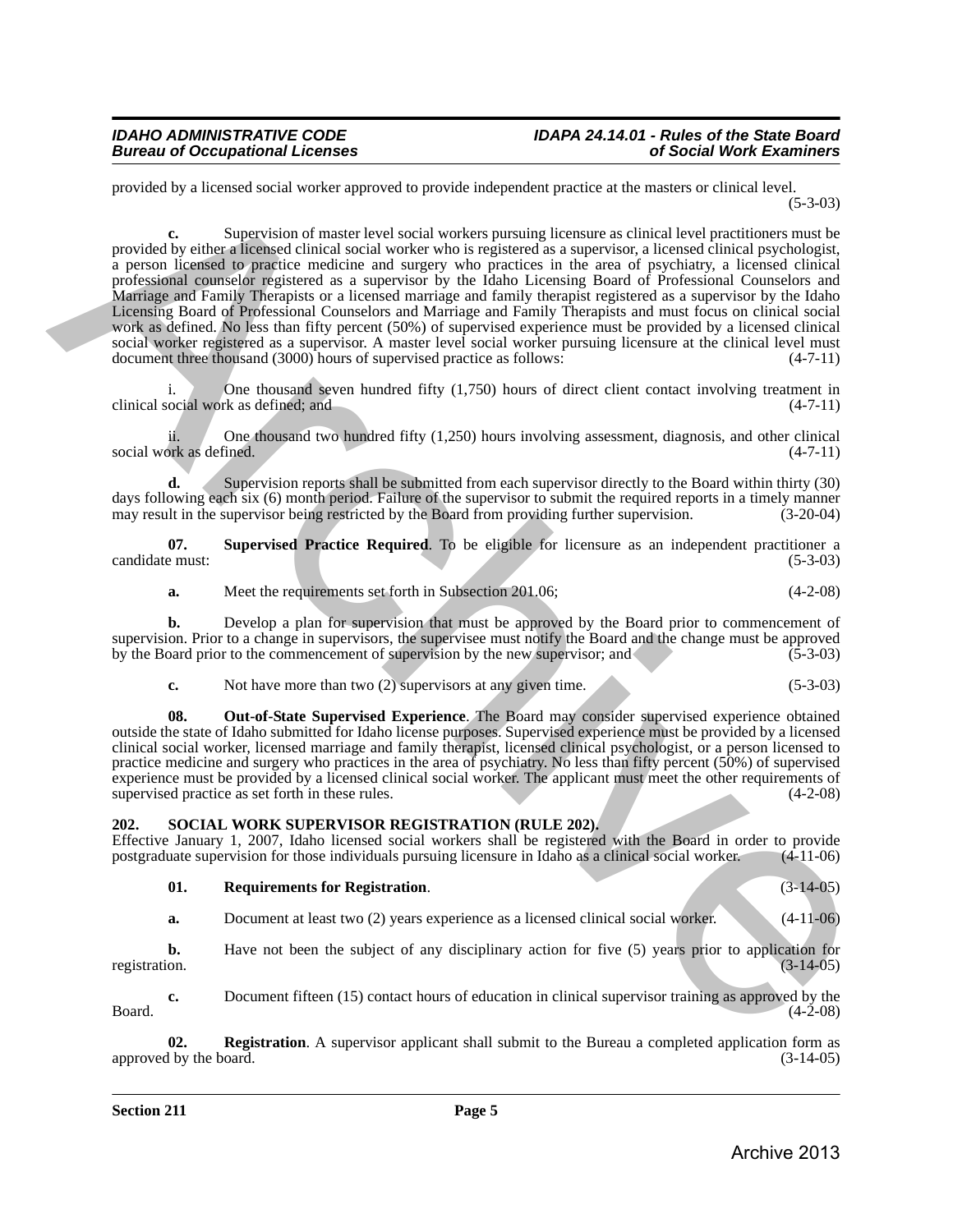# <span id="page-5-0"></span>**203. -- 224. (RESERVED)**

# <span id="page-5-13"></span><span id="page-5-12"></span><span id="page-5-11"></span><span id="page-5-1"></span>**225. INACTIVE STATUS (RULE 225).**

# <span id="page-5-2"></span>**226. -- 249. (RESERVED)**

# <span id="page-5-14"></span><span id="page-5-3"></span>**250. REINSTATEMENT REQUIREMENTS (RULE 250).**

# <span id="page-5-4"></span>**251. -- 299. (RESERVED)**

# <span id="page-5-6"></span><span id="page-5-5"></span>**300. FEES (RULE 300).**

<span id="page-5-10"></span><span id="page-5-9"></span><span id="page-5-8"></span><span id="page-5-7"></span>

| To administer and carry out the provisions of this Act, the following fees are established: |  | $(7-1-93)$ |
|---------------------------------------------------------------------------------------------|--|------------|
|                                                                                             |  |            |
|                                                                                             |  |            |

| a.            | Upon receipt of a completed application verifying compliance with the requirements for<br>registration as a supervisor, the applicant shall be registered as a supervisor.                                                                                    | $(3-14-05)$ |
|---------------|---------------------------------------------------------------------------------------------------------------------------------------------------------------------------------------------------------------------------------------------------------------|-------------|
| b.            | A supervisor's registration shall be valid only so long as the individual's clinical social worker<br>license remains current and in good standing.                                                                                                           | $(3-14-05)$ |
| $203. - 224.$ | (RESERVED)                                                                                                                                                                                                                                                    |             |
| 225.          | <b>INACTIVE STATUS (RULE 225).</b>                                                                                                                                                                                                                            |             |
| 01.           | <b>Request for Inactive Status.</b> Each person requesting an inactive status during the renewal of their<br>active license must submit a written request and pay the established fee.                                                                        | $(4-9-09)$  |
| 02.           | <b>Inactive License Status.</b>                                                                                                                                                                                                                               | $(4-9-09)$  |
|               | All continuing education requirements will be waived for any year or portion thereof that a licensee<br>maintains an inactive license and is not actively practicing or supervising in Idaho                                                                  | $(4-9-09)$  |
| b.            | Inactive license renewal notices and licenses will be marked "Inactive."                                                                                                                                                                                      | $(4-9-09)$  |
| c.            | When the licensee desires active status, he must show acceptable fulfillment of continuing<br>education requirements for the previous twelve (12) months and submit a fee equivalent to the difference between the<br>inactive and active renewal fee.        | $(4-9-09)$  |
| d.            | Licensees shall not practice in Idaho while on inactive status.                                                                                                                                                                                               | $(4-9-09)$  |
| $226. - 249.$ | (RESERVED)                                                                                                                                                                                                                                                    |             |
| 250.          | REINSTATEMENT REQUIREMENTS (RULE 250).<br>The Bureau shall cancel all licenses that have expired for failure to renew. The Bureau of Occupational Licenses may<br>reinstate said licenses in accordance with the requirements of Section 67-2614, Idaho Code. | $(5-3-03)$  |
| $251. - 299.$ | (RESERVED)                                                                                                                                                                                                                                                    |             |
| 300.          | FEES (RULE 300).<br>To administer and carry out the provisions of this Act, the following fees are established:                                                                                                                                               | $(7-1-93)$  |
| 01.           | Application and Original License Fee. Application and Original License Fee for licensed clinical<br>social worker or licensed masters social worker or licensed social worker - sixty dollars (\$60).                                                         | $(4-9-09)$  |
| 02.<br>fees.  | <b>Examination Fee.</b> Examination fee will be set by the Board in concordance with the testing service                                                                                                                                                      | $(7-1-93)$  |
| 03.           | Endorsement and License Fee. Endorsement and License Fee for licensed clinical social worker<br>or licensed masters social worker or licensed social worker - sixty dollars $(\$6\overline{0})$ .                                                             | $(4-9-09)$  |
| 04.           | Renewal Fee. Renewal Fee:                                                                                                                                                                                                                                     | $(7-1-93)$  |
| a.            | Licensed Clinical Social Worker -- Seventy dollars (\$70).                                                                                                                                                                                                    | $(4-9-09)$  |
| b.            | Licensed Masters Social Worker -- Sixty dollars (\$60).                                                                                                                                                                                                       | $(4-9-09)$  |
| c.            | Licensed Social Worker -- Sixty dollars (\$60).                                                                                                                                                                                                               | $(4-9-09)$  |
| d.            | Inactive Licensed Clinical Social Worker -- Thirty-five dollars (\$35).                                                                                                                                                                                       | $(4-9-09)$  |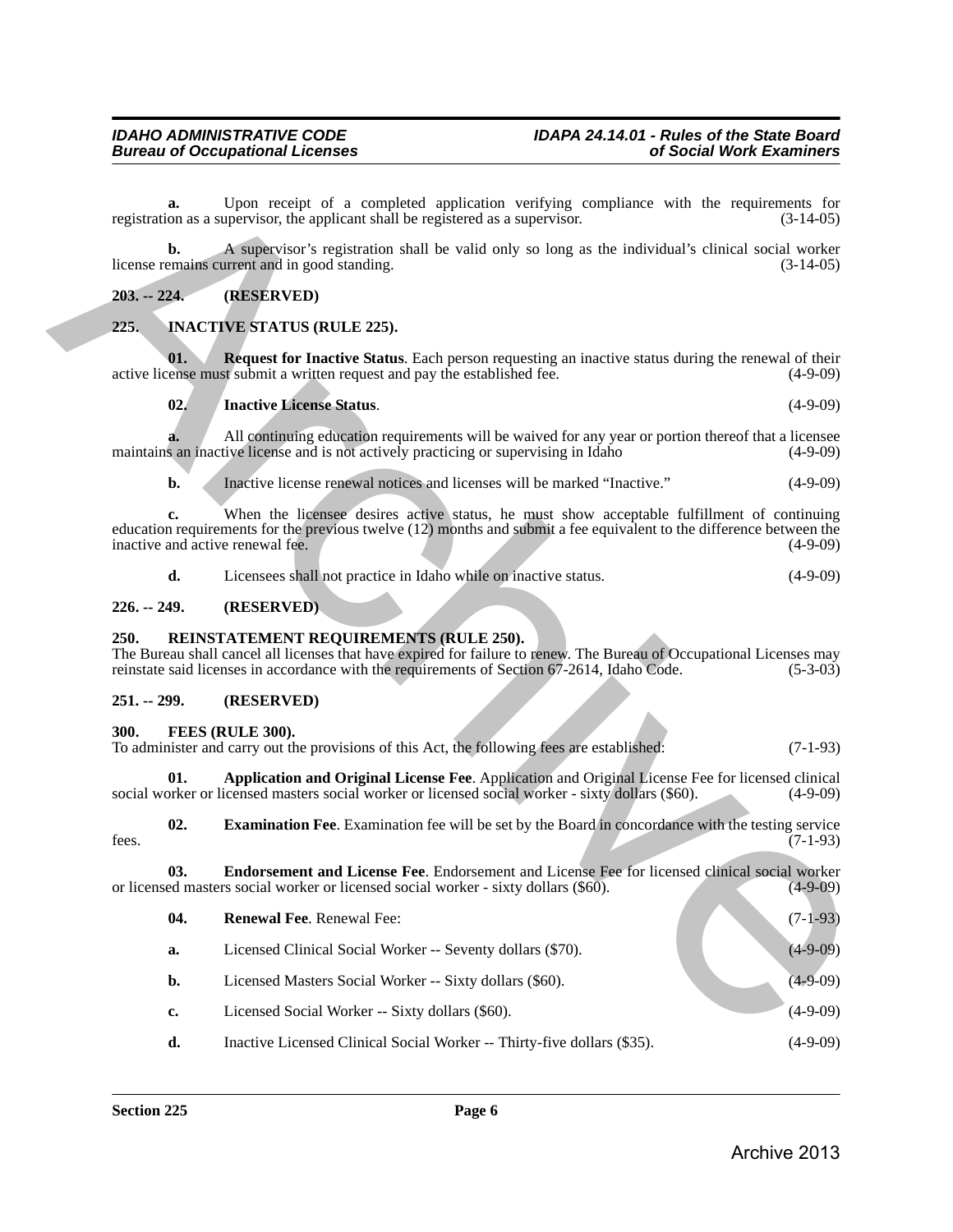- **e.** Inactive Licensed Masters Social Worker -- Thirty dollars (\$30). (4-9-09)
- <span id="page-6-9"></span>**f.** Inactive Licensed Social Worker -- Thirty dollars (\$30). (4-9-09)
- **05. Reinstatement Fee**. Reinstatement fees in accordance with Section 67-2614, Idaho Code. (7-1-93)
- <span id="page-6-8"></span>**06. All Fees Under This Act Are Non-Refundable**. All fees under this Act are non-refundable.

#### (7-1-93)

# <span id="page-6-0"></span>**301. -- 349. (RESERVED)**

# <span id="page-6-2"></span><span id="page-6-1"></span>**350. EXAMINATIONS, ENDORSEMENT, AND BOARD MEETINGS (RULE 350).**

Examinations will be conducted by the board for qualified applicants for social work licensing and board meetings will be held to conduct other business. Applications for examination may be reviewed and approved by a designated Board member upon determination that the applicant meets the qualifications for examination. Approval to sit for examination does not obligate the Board to issue a license if it is later determined that the applicant does not meet the requirements for licensure. (3-20-04) requirements for licensure. E.<br>
Thus the Licensed Monter, Sicil Worker – Thing Juliar (NCO).<br>
A. Inactive Licensed Monter – This yieldin (SSO).<br>
Archives Constraint Section 2018) (49.499)<br>
6. All Pest Under This Act Ave Non-Relaxable. All foces unde

<span id="page-6-3"></span>**01. Board Meetings**. Board meetings will be held at least three (3) times each year at such times and the board deems necessary. (5-3-03) places as the board deems necessary.

**02. Exam Utilized**. The Board utilizes the uniform, nationally standardized examination of the ion of Social Work Boards (ASWB). Association of Social Work Boards (ASWB).

<span id="page-6-6"></span>**a.** Bachelor level candidates shall be required to successfully pass the bachelor's examination. (4-2-08)

- **b.** Masters level candidates shall be required to successfully pass the master's examination.  $(4-2-08)$
- <span id="page-6-7"></span><span id="page-6-4"></span>**c.** Clinical level candidates shall be required to successfully pass the clinical examination. (5-3-03)

**03. Dates of Exams**. Examination at all levels of social work licensing will be conducted on dates ed for national administration. (7-1-93) established for national administration.

**04. Graduation Date to Qualify for Exam**. Candidates for examination who can satisfy the board that they will be graduating at the end of the spring, summer or fall terms of any given year, may qualify for examination at the established testing period immediately preceding the date of graduation. (5-24-95)

**Exemption from Exam**. An applicant who has been tested for licensure utilizing an acceptable examination will be exempt from the Idaho examination if the applicant received a converted score of seventy (70) based upon a criterion reference examination. (7-1-93) based upon a criterion reference examination.

<span id="page-6-5"></span>**06. Endorsement**. The Board may grant a license to any person who submits a completed application approved by the Board together with the required fees and who: (5-3-03) on a form approved by the Board together with the required fees and who:

**a.** Holds a current, active social work license, at the level for which a license is being sought, issued by the authorized regulatory entity in another state or country, the certification of which must be received directly by the Board from the issuing agency; and (3-20-04)

**b.** Has not been disciplined within the last five (5) years, had a license revoked, suspended, restricted, vise sanctioned by any regulatory entity and has never voluntarily surrendered a license; and (5-3-03) or otherwise sanctioned by any regulatory entity and has never voluntarily surrendered a license; and

**c.** Is of good moral character and has not been convicted, found guilty, or received a withheld tor suspended sentence for any felony; and (5-3-03) judgment or suspended sentence for any felony; and

**d.** Has successfully passed an examination, as referenced in Subsection 350.02, or an examination provided by the Professional Examination Service (PES) at the clinical social worker and social worker level or the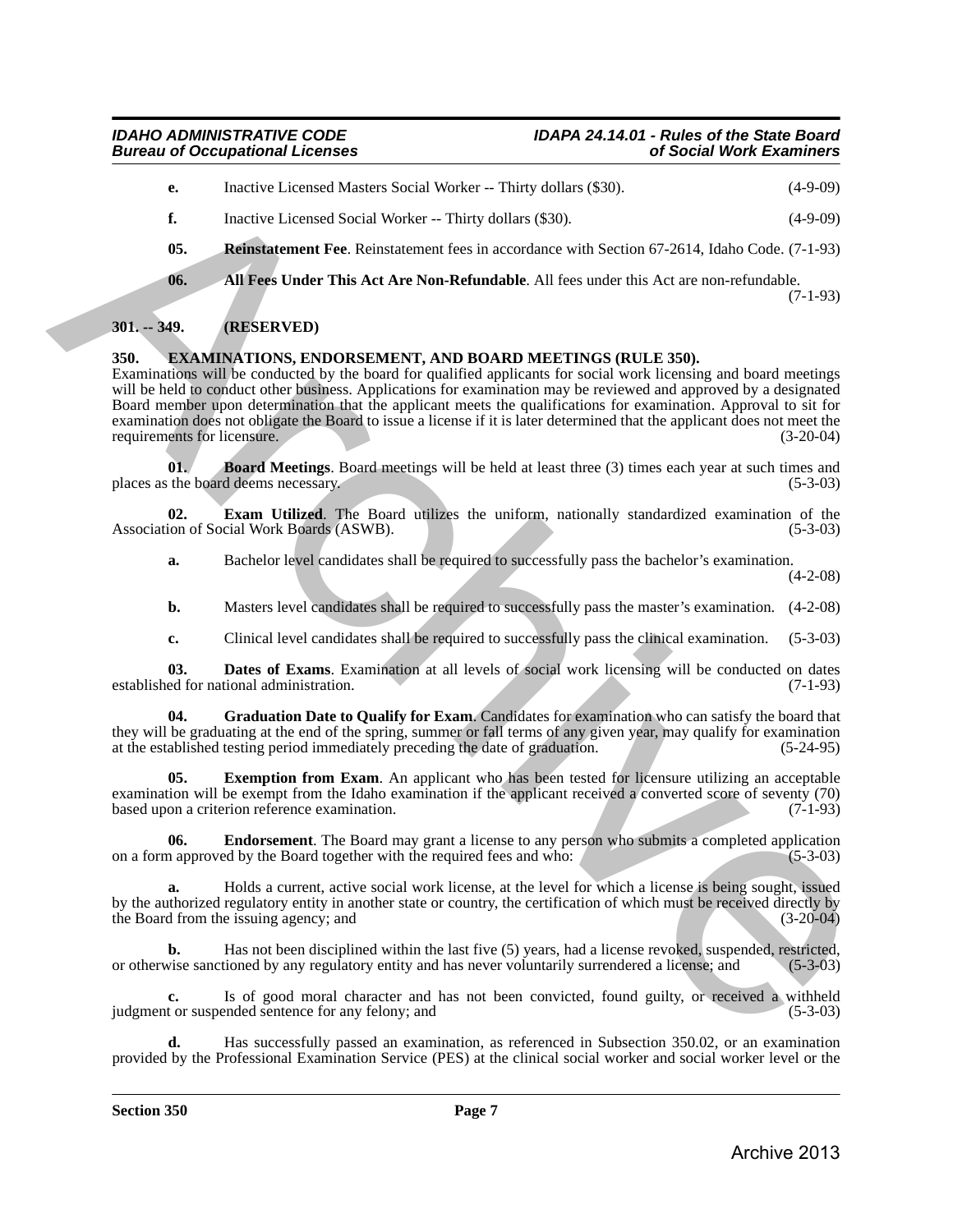Education Testing Service (ETS) examination; and (5-3-03)

**e.** Has certified under oath to abide by the laws and rules governing the practice of social work in Idaho and the code of professional conduct. (5-3-03)

# <span id="page-7-0"></span>**351. CONTINUING EDUCATION (RULE 351).**

# <span id="page-7-3"></span><span id="page-7-1"></span>**01. Continuing Education Requirements**. (7-1-95)

**a.** Continuing education is required for renewal at all levels of social work licensure in Idaho. The board may, upon application, waive the requirements of this rule in cases involving illness or unusual circumstances interfering with the licensee's ability to practice or inability to conform to the rules. (3-20-04) interfering with the licensee's ability to practice or inability to conform to the rules.

**b.** The completion of a minimum of twenty (20) continuing education (CE) hours annually is required to renew each licensure level. (5-3-03)

**c.** Compliance with the continuing education (CE) requirements for licensees shall be reported annually. A continuing education course taken in any renewal year, but not claimed for CE credit in that year, may be utilized for credit in the following renewal year. (5-3-03)

**d.** Each licensed social worker shall complete and return to the Bureau a Board approved continuing n report form as part of the annual renewal of licenses. (5-3-03) education report form as part of the annual renewal of licenses.

**e.** Licensees will maintain documentation verifying CE attendance and curriculum for a period of four (4) years. This documentation will be subject to audit by the board. (5-3-03)

**f.** Licensees shall not be required to comply with this requirement during the first year in which they licensed under the social work act. (5-3-03) become licensed under the social work act.

**g.** One (1) continuing education hour shall equal one (1) clock hour. (7-1-95)

**h.** Courses that are part of the curriculum of a university, college or other educational institution shall be allotted CE credit at the rate of fifteen (15) CE hours for each semester hour or ten (10) CE hours for each quarter hour of school credit awarded. (7-1-95) hour of school credit awarded.

**i.** No more than ten (10) continuing education hours may be obtained from category II. (7-1-95)

As part of the required hours of continuing education, all licensees must complete at least one (1) very year in professional ethics. (3-20-04) hour of training every year in professional ethics.

**k.** Applications for reinstatement of a cancelled license shall include documented proof of meeting the continuing education requirements for the previous twelve (12) months. The requirement for professional ethics training shall continue during any period of cancellation. (3-20-04)

# <span id="page-7-2"></span>**02. Categories of Continuing Education**. (7-1-95)

**a.** Category I. Category I includes formally organized learning events, ideally involving face-to-face interaction with a teacher for the purpose of accomplishing specific learning objectives. Courses, workshops, conferences, practice oriented seminars, staff development and training activities coordinated and/or taught by approved and recognized educators also are included in this category. Because of our geographic location and sparse population, closed circuit T.V., video and audio tapes, internet based courses, and correspondence courses may be substituted for face-to-face contact if the course is interactive or requires an examination. (3-14-05) Financism Testing Newton (FTS) current<br>intervention and the station of the second intervention and the system precision of the station of the station<br>of the control of the stationary of the stationary of the stationary of

**b.** Category II. Category II consists of a variety of self-directed professional study activities and growth experiences. Examples include making an initial presentation on professional issues or programs, teaching a course for the first time, presenting a lecture or conducting a workshop for the first time, editing or writing professional books or articles, and conducting professional research. (3-20-04) professional books or articles, and conducting professional research.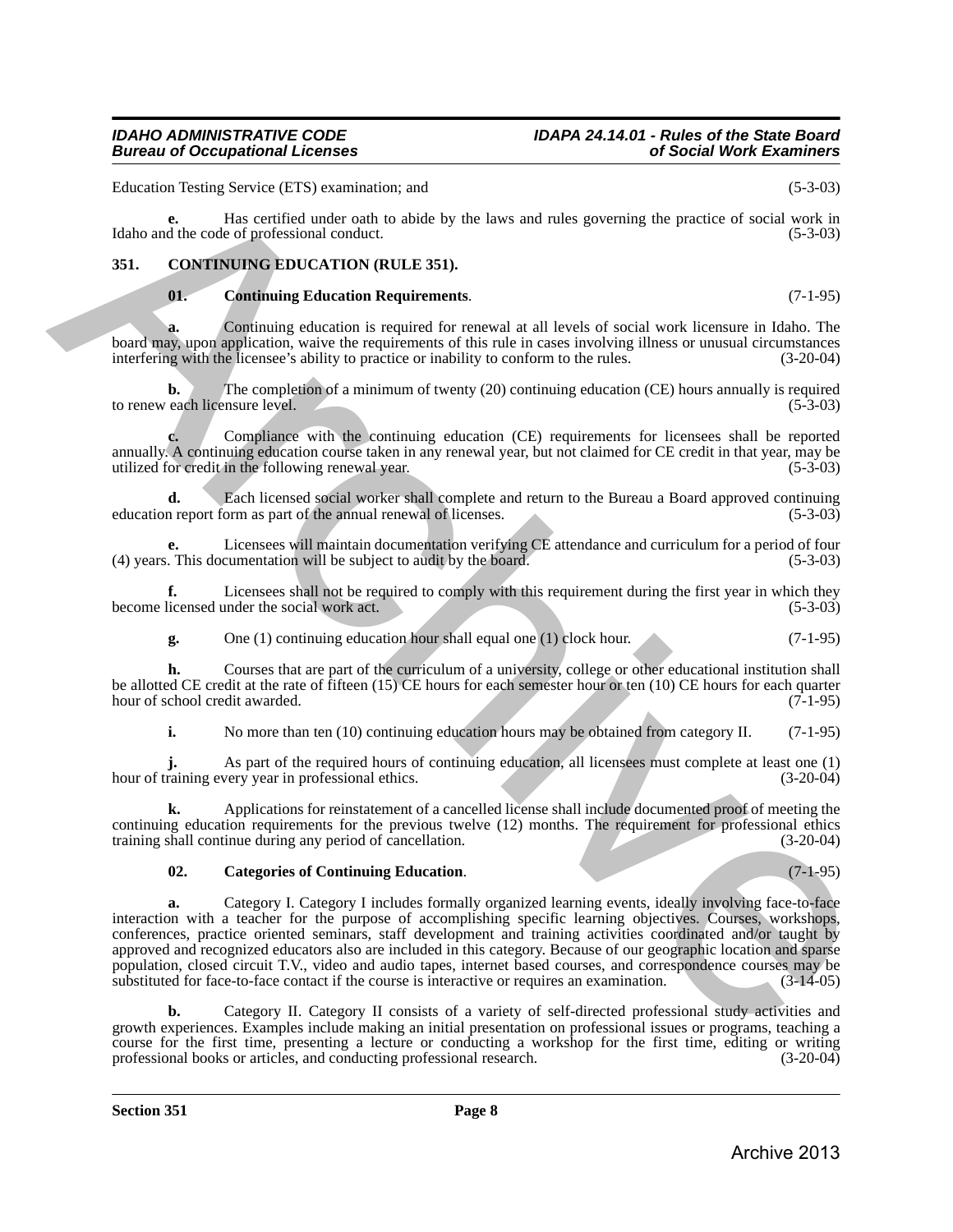**c.** The subject matter of all approved continuing education shall be germane to the practice of social work as defined in Section 54-3202, Idaho Code, and may include the specialties of Marriage and Family Therapy,<br>Psychiatry, Psychiatric Nursing, or Psychology. (3-14-05) Psychiatry, Psychiatric Nursing, or Psychology.

# <span id="page-8-1"></span>**03. Continuing Education Sources**. (7-1-95)

**a.** Continuing education course providers shall include: (5-3-03)

Professional Associations. Continuing education hours may be obtained by participating in activities sponsored by or approved by professional associations including but not limited to the Idaho Chapter of the National Association of Social Workers, Idaho Society for Clinical Social Workers. The professional association shall certify the number of clock hours of educational content in each sponsored or approved activity. (5-3-03 certify the number of clock hours of educational content in each sponsored or approved activity.

ii. Educational Institutions. Continuing education hours may be obtained by completing coursework not below your level of licensing or by participating in continuing education programs sponsored by or approved by educational institutions accredited by a regional body recognized by the Council on Post Secondary Accreditation. The educational institution shall certify the number of clock hours of educational content in each sponsored or approved program. (7-1-95)

iii. Government Agencies, Schools and Hospitals. Continuing education hours may be obtained by participating in in-service training, courses or workshops sponsored by federal, state, or local government agencies, public school systems and licensed hospitals. The provider shall certify the number of clock hours of educational content in each approved activity. (7-1-95)

iv. Private social service agencies and other entities. Continuing education hours may be obtained by participating in continuing education programs sponsored by agencies or entities who regularly provide social work services. The provider shall certify the number of clock hours of educational content in each approved activity.

 $(3-20-04)$ 

**b.** All continuing education hours must be relevant to the profession of social work at the individual's particular level of social work licensure. The presenter's level of education must be at the licensee's level or above. Continuing education for clinical licensees must be clinical in nature except that five (5) hours each year may be nonclinical but shall be germane to the practice of social work. Final approval of acceptable programs rests with the Board. (3-20-04) vota. a. Mineri The matrix of all negrowed continuing education and the generate of separation of the matter of separation by the matter of separation by the matter of the matter of the matter of the matter of the matter

# <span id="page-8-2"></span>**04. Documentation**. (7-1-95)

**a.** Each licensee shall maintain documentation verifying CE attendance and curriculum for a period of years from the date of completion. This documentation will be subject to audit by the Board. (5-3-03) four (4) years from the date of completion. This documentation will be subject to audit by the Board.

**b.** Licensees shall attest, on their annual license renewal application, that they have satisfied the continuing education requirements. False attestation of satisfaction of the continuing education requirements on a renewal application shall subject the licensee to disciplinary action, including revocation. (5-3-03) renewal application shall subject the licensee to disciplinary action, including revocation.

Category I documents must be in the form of a certificate of attendance, a statement signed by the curricipation in the activity or an official transcript. (5-3-03) provider verifying participation in the activity, or an official transcript.

**d.** In the event a licensee fails to provide the Board with acceptable documentation of the hours o on the renewal application, the license will not be renewed. (7-1-95) attested to on the renewal application, the license will not be renewed.

**e.** Documented proof of meeting the continuing education requirement shall be in the form of a certificate or letter from the sponsoring entity that includes the title of the activity, the subject material covered, the dates and number of hours credited, and the presenter's full name and professional credentials. (5-3-03)

# <span id="page-8-0"></span>**352. -- 399. (RESERVED)**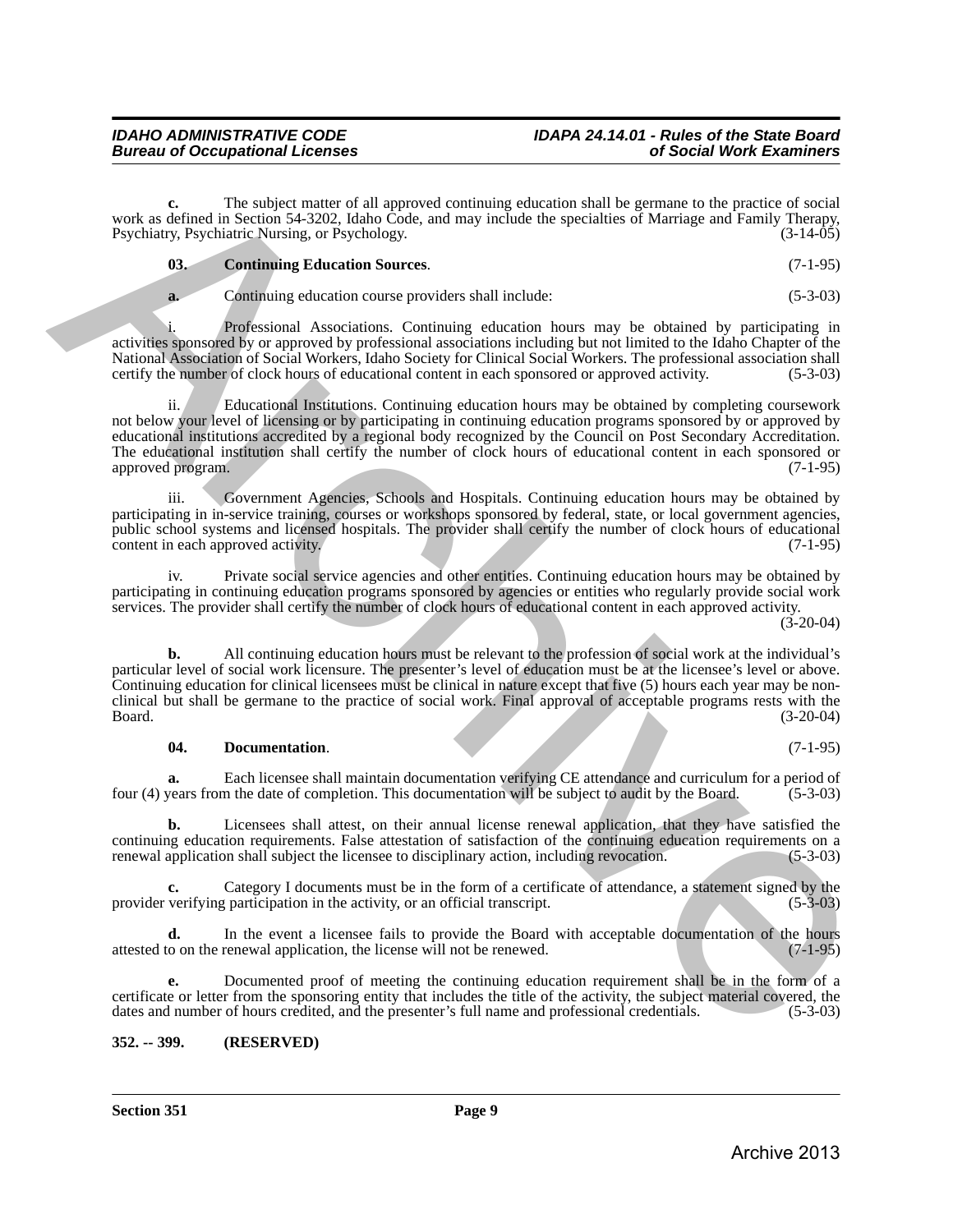# <span id="page-9-6"></span><span id="page-9-0"></span>**400. UNPROFESSIONAL CONDUCT (RULE 400).**

"Unprofessional conduct" is further defined as any violation of the Social Work Code of Professional Conduct. (7-1-93)

# <span id="page-9-3"></span><span id="page-9-2"></span><span id="page-9-1"></span>**401. -- 449. (RESERVED)**

**450. STATEMENT OF PUBLIC POLICY AND CODE OF PROFESSIONAL CONDUCT (RULE 450).** The profession of social work is dedicated to serving people; the professional relationship between social workers and clients thus shall be governed by the highest moral and ethical values. The client is in a vulnerable role that extends beyond the time frame of actual services. In both social and professional interactions, this vulnerability shall be taken into consideration whether the person is currently or has been a client. Following is the Code of Professional Conduct: (5-24-95) **200**<br> **EVAPORESSIONAL CONDICT PILITER 4800).**<br> **CONDICT CONDICT CONDICT CONDICT CONDICT CONDICT CONDICT**<br> **CONDICT CONDICT CONDICT CONDICT CONDICT**<br> **CONDICT CONDICT CONDICT CONDICT CONDICT**

<span id="page-9-5"></span>**01. The Social Worker's Ethical Responsibility to Clients**. (7-1-93)

**a.** For the purpose of this Code of Professional Conduct, a client is anyone for whom the social worker provides social work services directly or indirectly through consultations, staffings, or supervision with other professionals. (7-1-93) professionals.

**b.** The social worker shall not commit fraud nor misrepresent services performed.  $(7-1-93)$ 

**c.** The social worker shall not solicit the clients of an agency for which they provide services for his ractice. (7-1-93) private practice.

**d.** The social worker shall not divide a fee or accept or give anything of value for receiving or making a referral. a referral. (7-1-93)

**e.** The social worker shall provide clients with accurate and complete information regarding the distance of the services available to them. (7-1-93) extent and nature of the services available to them.

**f.** The social worker shall terminate service to clients, and professional relationships with them, when vice and relationships are no longer required or in which a conflict of interest arises. (7-1-93) such service and relationships are no longer required or in which a conflict of interest arises.

**g.** A social worker shall not violate a position of trust by knowingly committing any act detrimental to a client.  $(7-1-93)$ 

**h.** A social worker shall not exploit their professional relationships with clients (or former clients), supervisees, supervisors, students, employees, or research participants, sexually or otherwise. Social workers shall not condone or engage in sexual harassment. Sexual harassment is defined as deliberate or repeated comments, gestures, or physical contacts of a sexual nature that are unwelcomed by the recipient. (7-1-93) gestures, or physical contacts of a sexual nature that are unwelcomed by the recipient.

**i.** A social worker shall not engage in sexual acts with a client or with a person who has been a client within the past three (3) years. A social worker shall not provide social work services to a person with whom he/she<br>has had a sexual relationship. (7-1-93) has had a sexual relationship.

# <span id="page-9-4"></span>**02. The Social Worker's Conduct and Comportment as a Social Worker**. (7-1-93)

**a.** In providing services, a social worker shall not discriminate on the basis of age, gender, race, color, religion, national origin, mental status, physical disability, social or economic status, political belief, or any other preference or personal characteristic, condition or status. (4-2-08) preference or personal characteristic, condition or status.

**b.** Social workers shall not undertake any activity in which their personal problems are likely to lead to inadequate performance or harm to a client, colleague, student, or research participant. If engaged in such activity when they become aware of their personal problems, they shall seek competent professional assistance to determine<br>whether they should suspend, terminate, or limit the scope of their professional activities. (7-1-93) whether they should suspend, terminate, or limit the scope of their professional activities.

**c.** A social worker shall not practice while impaired by medication, alcohol, drugs, or other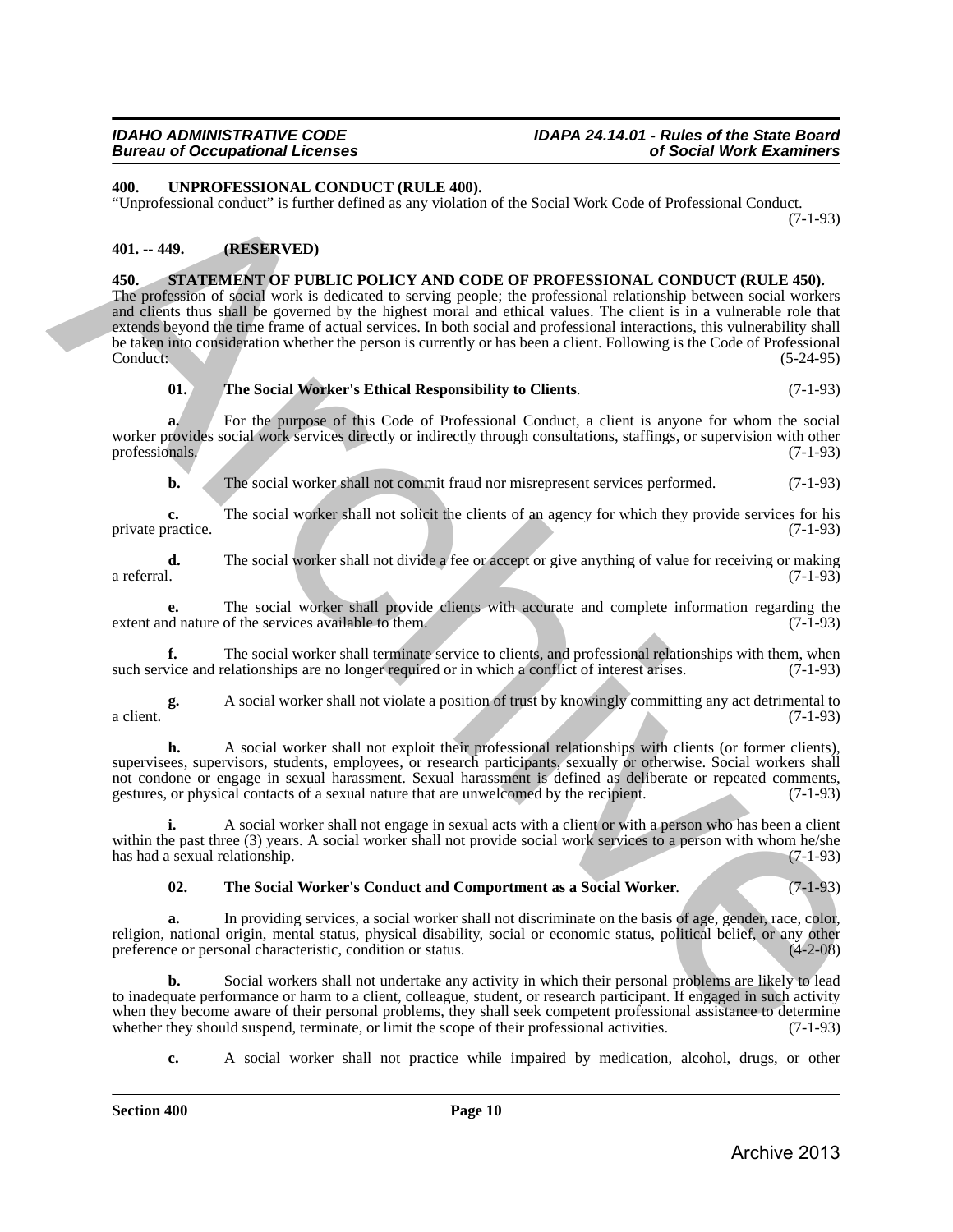chemicals. A social worker shall not practice under a mental or physical condition that impairs the ability to practice  $\text{safely.}$  (4-2-08)

**d.** A social worker shall not repeatedly fail to keep scheduled appointments. (7-1-93)

**e.** The social worker who anticipates the termination or interruption of service to clients shall notify clients promptly and seek the transfer, referral, or continuation of services in relation to the clients' needs and preferences. (7-1-93)

**f.** The social worker shall attempt to make appropriate referrals as indicated by the client's need for services. (7-1-93)

**g.** A social worker shall obtain the client's or legal guardian's informed written consent when a client is to be involved in any research project. A social worker shall explain the research, including any implications.

(7-1-93)

**h.** The social worker shall obtain informed consent of clients before taping, recording, or permitting ty observation of their activities. third party observation of their activities.

**i.** A social worker shall safeguard information given by clients in providing client services. Except when required by law or judicial order, a social worker shall obtain the client's informed written consent before releasing confidential information from the setting or facility except for compelling reasons defined as but not limited to: (7-1-93) to:  $(7-1-93)$ chemicals. A modal scarier shall not particle under a mental or physical condition that two-photo (4.2.06)<br>
A. A register shall one to provide the chemical condition of the condition of the chemical or  $(3-1-2)$ )<br>
change

i. Consultation with another professional on behalf of the client thought to be dangerous to self or  $(7-1-93)$  (7-1-93)

- ii. Duty to warn pursuant to Chapter 19, Title 6, Idaho Code; (5-24-95)
- iii. Child abuse and sexual molestation pursuant to Chapter 16, Title 16, Idaho Code; and (5-24-95)
- <span id="page-10-0"></span>iv. Any other situation in accordance with statutory requirements. (7-1-93)

**j.** A social worker shall report any violation of the law or rules, including Code of Professional, by a person certified under Chapter 32, Title 54, Idaho Code. (7-1-93) Conduct, by a person certified under Chapter 32, Title 54, Idaho Code.

**03.** Competent Practice for Social Workers. All social workers shall practice in a competent manner it with their level of education, training and experience. (3-20-04) consistent with their level of education, training and experience.

**a.** A social worker shall only represent himself and practice within the boundaries of his education, licensure level, supervision, and other relevant professional experience. (3-20-04) training, licensure level, supervision, and other relevant professional experience.

**b.** A social worker shall only practice within new areas or use new intervention techniques or use after engaging in appropriate study, training, consultation, or supervision. (3-20-04) approaches after engaging in appropriate study, training, consultation, or supervision.

**c.** A social worker shall exercise careful judgment, when generally recognized standards do not exist with respect to an emerging area of practice, and take responsible steps to ensure the competence of his practice. (3-20-04)

**04. The Advertising Rules for Social Workers**. No social worker shall disseminate or cause the dissemination of any advertisement or advertising which is any way fraudulent, false, deceptive or misleading. Any advertisement or advertising shall be deemed by the board to be fraudulent, false, deceptive, or misleading if it:

(7-1-93)

- <span id="page-10-1"></span>**a.** Contains a misrepresentation of fact; or (7-1-93)
- **b.** Is misleading or deceptive because in its content or in the context in which it is presented it makes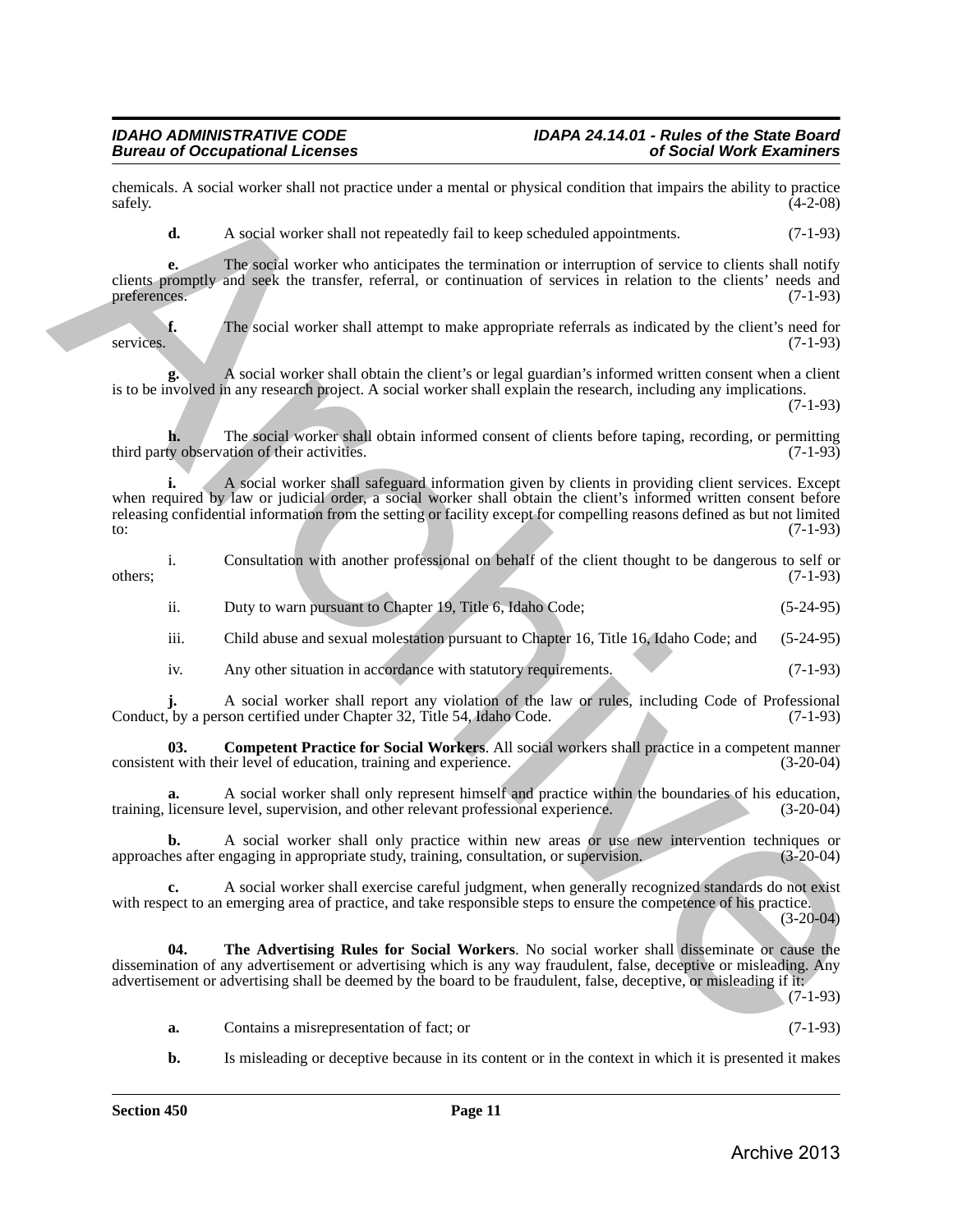# *Bureau of Occupational Licenses of Social Work Examiners*

# *IDAHO ADMINISTRATIVE CODE IDAPA 24.14.01 - Rules of the State Board*

only a partial disclosure of relevant facts. More specifically, it is misleading and deceptive for a social worker to advertise free services or services for a specific charge when in fact the social worker is transmitting a higher charge for the advertised services to a third party payor for payment or charges the patient or a third party. It is misleading and deceptive for a social worker or a group of social workers to advertise a social work referral service or bureau unless the advertisement specifically names each of the individual social workers who are participating in the referral service or bureau. (7-1-93) rely a point discussion of relation finite, More specifically, a is entirely and decopies for a vacination of the specifical specifical specifical specifical specifical specifical specifical specifical specifical specific

**c.** Creates false or unjustified expectations of beneficial treatment or successful outcomes; or(7-1-93)

**d.** Fails to identify conspicuously the social worker or social workers referred to in the advertising as worker or social workers; or (7-1-93) a social worker or social workers; or

**e.** Contains any representation or claims, as to which the social worker, referred to in the advertising, erform: or  $(7-1-93)$ fails to perform; or

**f.** Contains any representation which identifies the social worker practice being advertised by a name which does not include the terms "social worker," "social work," or some easily recognizable derivation thereof; or (7-1-93)

**g.** Contains any representation that the practitioner has received any license or recognition by the state of Idaho or its authorized agents, which is superior to the license and recognition granted to any social worker who successfully meets the licensing requirements of Chapter 32. Title 54, Idaho Code: or (7-1-93) successfully meets the licensing requirements of Chapter 32, Title 54, Idaho Code; or

**h.** Appears in any classified directory, listing, or compendium under a heading, which when considered together with the advertisement, has the capacity or tendency to be deceptive or misleading with respect to the profession or professional status of the social worker; or (7-1-93) the profession or professional status of the social worker; or

<span id="page-11-6"></span><span id="page-11-5"></span>**i.** Contains any other representation, statement, or claim which is misleading or deceptive. (7-1-93)

# <span id="page-11-0"></span>**451. -- 474. (RESERVED)**

# <span id="page-11-1"></span>**475. DISCIPLINE (RULE 475).**

**01. Civil Fine**. The Board may impose a civil fine not to exceed one thousand dollars (\$1,000) upon a licensed social worker for each violation of Section 54-3211, Idaho Code.

<span id="page-11-7"></span>**02. Costs and Fees**. The Board may order a licensed social worker to pay the costs and fees incurred by the Board in the investigation or prosecution of the licensee for violation of Section 54-3211, Idaho Code.

(3-18-99)

# <span id="page-11-2"></span>**476. -- 499. (RESERVED)**

#### <span id="page-11-3"></span>**500. RULEMAKING HISTORY PRIOR TO JULY, 1993 (RULE 500).** Adopted January 30, 1980 Re-adopted October 11, 1983 Revised December 15, 1983 Rule C.4. and E.1.c. Adopted Emergency Re-adopted February 23, 1985 Re-adopted November 25, 1985 Re-adopted February 16, 1988 Re-adopted January 22, 1990 (7-1-93)

<span id="page-11-4"></span>**501. -- 999. (RESERVED)**